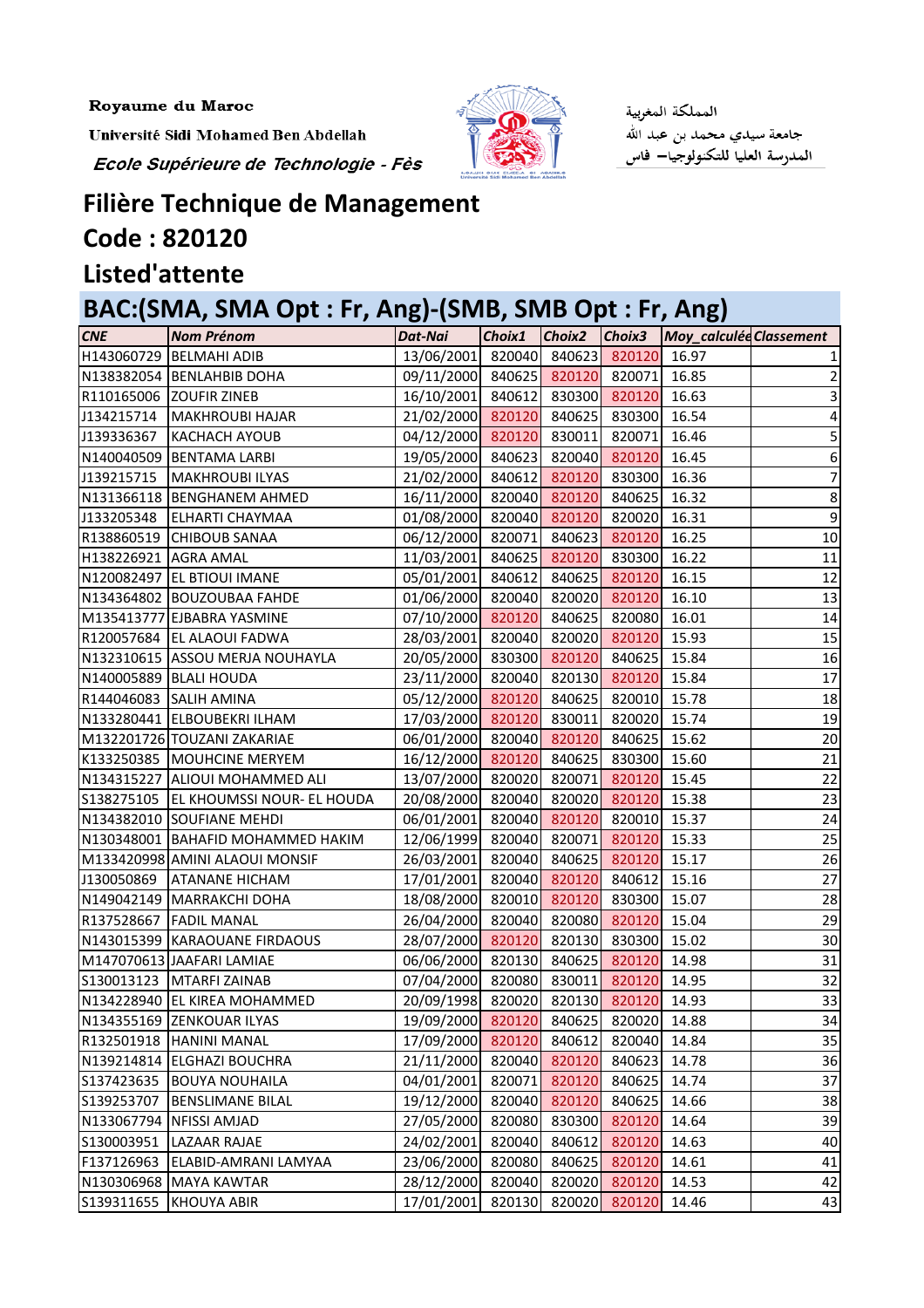|                        | K130291722 SKOURI YOUSSEF          | 27/03/2000 820071 840612 820120 14.42 |        |               |                      |       | 44 |
|------------------------|------------------------------------|---------------------------------------|--------|---------------|----------------------|-------|----|
|                        | R130184071 ELAAMRI IMANE           | 22/10/2000 840625 820120 830011 14.39 |        |               |                      |       | 45 |
|                        | S130013132 EL AOIDE IMANE          | 20/02/2001 820120 840625 820080 14.37 |        |               |                      |       | 46 |
|                        | N137195391 SELLAMI CHAYMAE         | 11/03/2001 820020 820010 820120 14.36 |        |               |                      |       | 47 |
|                        | K135511834 AHSAINE CHAIMAE         | 16/10/2000 820040 820120 830300 14.34 |        |               |                      |       | 48 |
|                        | M135428545 MKHIDA HAJAR            | 02/03/2001 840625 830300 820120 14.27 |        |               |                      |       | 49 |
|                        | M135322436 ZINE CHAIMAE            | 21/02/2000 820120 840625 820040 14.25 |        |               |                      |       | 50 |
|                        | F137259058   MOUHSSINE AYOUB       | 09/12/2000 820120 820080 840625 14.20 |        |               |                      |       | 51 |
|                        | R131269731 KADDIOUI REDA           | 19/08/2000 820020 840625 820120 14.20 |        |               |                      |       | 52 |
|                        | S144015894 KOURTI SIHAM            | 09/07/2000 840612 820120 820071 14.18 |        |               |                      |       | 53 |
|                        | S131254583 OULAD ZIANE ZAID        | 30/04/2000 820020 820040 820120 14.15 |        |               |                      |       | 54 |
|                        | F137118677   MESSAOUDI SAAD        | 31/05/1999 820080 820120 820020 14.14 |        |               |                      |       | 55 |
|                        | R130461762 BOUZITE LINA            | 01/10/2000 820040 820020 820120 14.12 |        |               |                      |       | 56 |
|                        | N134147286 BJAGHOU NOUHAILA        | 14/08/2000 820040 840612 820120 14.11 |        |               |                      |       | 57 |
| R138658762 RAKI AHLAM  |                                    | 09/10/2000 820130 820120 840625 14.06 |        |               |                      |       | 58 |
|                        | M131188958 LAKSIR AYOUB            | 16/08/2000 820040 820020 820120 13.96 |        |               |                      |       | 59 |
|                        | D130264919 RAHAOUI ABDELHAKIM      | 31/01/2000 820020 820040 820120 13.88 |        |               |                      |       | 60 |
|                        | D134907614 RACHADI KHAWLA          | 13/02/2001 820040 820120 840623 13.86 |        |               |                      |       | 61 |
|                        | N145057801 ESSANAE YASSINE         | 27/07/2000 820040 840623 820120 13.84 |        |               |                      |       | 62 |
|                        | N134179272 OUAZZANI TOUHAMI TOURIA | 28/02/2001 840625 830300 820120 13.81 |        |               |                      |       | 63 |
|                        | S130013163 SLIMANI NASMA           | 21/02/2001 820120 840625 820080 13.74 |        |               |                      |       | 64 |
|                        |                                    |                                       |        |               |                      |       |    |
|                        | G138621189 EL YAMANI ADNANE        | 04/04/2000 830011 830300 820120 13.74 |        |               |                      |       | 65 |
|                        | M138292402 MAKKAOUI FATIMA         | 12/08/2000 820080 820120 820020 13.72 |        |               |                      |       | 66 |
|                        | D137430535   IKISS MOHAMED         | 07/01/2000 840612 820120 820040 13.65 |        |               |                      |       | 67 |
|                        | R138339739 HOUCHAM OUMAIMA         | 24/06/2000 820080 830300 820120 13.64 |        |               |                      |       | 68 |
|                        | N135171858 EL AYYOUBY OUMAYMA      | 22/09/2000 820040 830300 820120 13.58 |        |               |                      |       | 69 |
|                        | F134271648 KHATTABI AMAL           | 09/08/2000 840625 820120 830011 13.57 |        |               |                      |       | 70 |
|                        | S137255144 CHIKER LARABI AYA       | 19/02/2000 820071 840625 820120 13.57 |        |               |                      |       | 71 |
|                        | D135743250 LAHMOUM FATIMA          | 29/03/2000 820120 840625 820040 13.52 |        |               |                      |       | 72 |
|                        | S137311779   EL-ASMI BAKR          | 29/03/2001 840612 820080 820120       |        |               |                      | 13.52 | 73 |
| L135320195  HIND AMAL  |                                    | 15/03/2000 820120 830300 820080 13.49 |        |               |                      |       | 74 |
|                        | N142025376 ESSALIH ANASS           | 20/07/2000 820071 820120 830300 13.43 |        |               |                      |       | 75 |
|                        | N137179646 LAKHAL IBTISSAM         | 14/09/2000 820040 820120 840625 13.40 |        |               |                      |       | 76 |
|                        | M130082953 IZI AHMED EL HABIB      | 16/12/2000 820040 820120 840625 13.39 |        |               |                      |       | 77 |
|                        | S130018099 DERDARI ADNAN           | 08/02/2001                            |        |               | 820080 830300 820120 | 13.33 | 78 |
|                        | M132141444 YOUSFI MERYEM           | 15/01/2001                            |        | 820020 840612 | 820120               | 13.32 | 79 |
|                        | D132353111 EL KHADIRI NOURA        | 17/02/2001                            |        |               | 820010 830300 820120 | 13.22 | 80 |
| J131205000             | <b>HSINI YOUSSEF</b>               | 16/08/2000 820120 820071              |        |               | 820130               | 13.19 | 81 |
|                        | B139017488 NAIT LAHCEN MOHAMED     | 27/12/2000                            |        | 820020 820130 | 820120               | 13.19 | 82 |
|                        | M130130957 BENSBAA CHAIMAE         | 16/03/2000                            |        |               | 820040 820020 820120 | 13.18 | 83 |
| D134817117             | MOUSTADRAF OUSSAMA                 | 29/08/2000                            |        | 820040 820120 | 820080               | 13.15 | 84 |
|                        | D139349607 BOUSSABOUN HAFSA        | 04/01/2000                            | 840612 |               | 820120 820020        | 13.10 | 85 |
|                        | M139175684 CHADLI CHAIMAE          | 23/02/2000                            |        |               | 820130 830300 820120 | 13.09 | 86 |
|                        | N138211425 BEN FARAS LARBI         | 06/10/2000                            | 820071 | 820020        | 820120               | 13.04 | 87 |
|                        | N134364994 EL OUGLI OUSSAMA        | 04/10/2000                            | 820040 |               | 840623 820120        | 12.99 | 88 |
|                        | N136287597 AARAB SAFAE             | 23/09/1999                            | 820120 | 830300        | 840625               | 12.97 | 89 |
|                        | M130118718 KASSRI ILHAM            | 03/03/2000                            | 840612 |               | 820020 820120        | 12.97 | 90 |
| N144005306 ROTBI DEYAE |                                    | 16/06/2000                            | 840612 |               | 820040 820120        | 12.93 | 91 |
|                        | K130056546 OUMMANI AHLAM           | 27/11/1999                            | 820120 |               | 830300 820071        | 12.91 | 92 |
|                        | N140006624 EL JANATI IMANE         | 08/09/2000                            |        | 820040 820120 | 820020               | 12.87 | 93 |
| S134137271             | <b>BOUATE BOCHRA</b>               | 02/06/2000                            | 820020 | 820040        | 820120               | 12.86 | 94 |
|                        | R149047506 EL ALAOUI ABDERRAHMANE  | 21/08/2000                            |        | 820020 820040 | 820120               | 12.85 | 95 |
| J138324232             | DARRAZI NOURA                      | 20/07/2000                            | 820071 | 820080        | 820120               | 12.80 | 96 |
| K130050668             | <b>TEFFAL CHAIMAE</b>              | 09/06/2000                            | 820040 | 830011        | 820120               | 12.78 | 97 |
| R130127169             | <b>EL MARRAKCHI SALMA</b>          | 19/07/2000                            | 820130 | 820020        | 820120               | 12.72 | 98 |
| J133167351             | <b>ZEGHLI FATIMA ZAHRA</b>         | 09/01/2001                            | 820040 | 820120        | 820130               | 12.70 | 99 |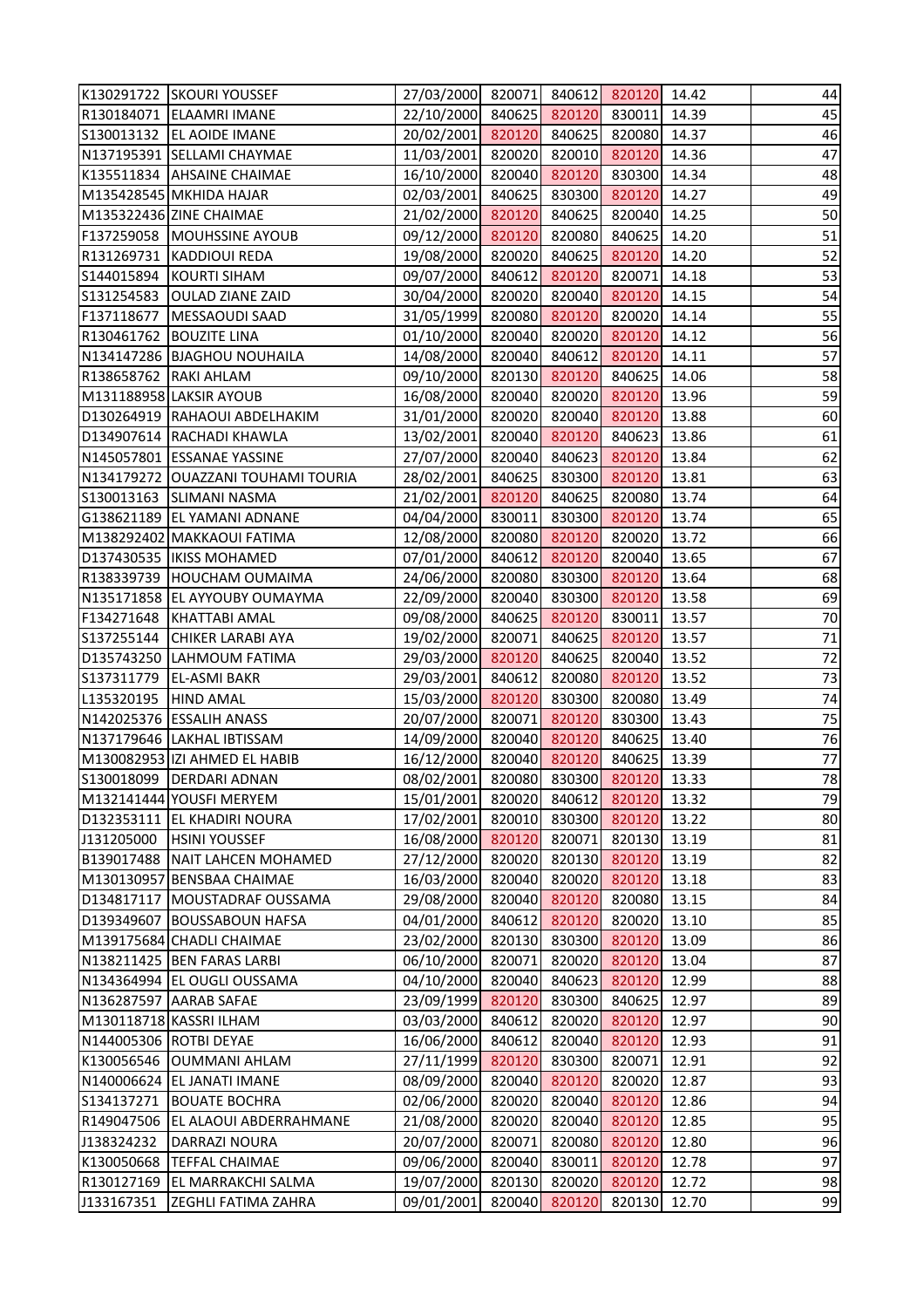|                        | N137351271  KARRA GHIZLANE        | 15/12/2000 820040 820120 840625 12.65 |        |                  |                            |       | 100 |
|------------------------|-----------------------------------|---------------------------------------|--------|------------------|----------------------------|-------|-----|
| J110020448             | <b>EL OUARITE HAJAR</b>           | 03/04/2001 830300 840625 820120 12.65 |        |                  |                            |       | 101 |
|                        | N130256710 EL ALAMI FOUAD         | 07/05/2000 820071 820010 820120       |        |                  |                            | 12.60 | 102 |
| J100069762             | <b>BENKMIL MANAL</b>              | 09/03/2001 820040 820120 840612 12.56 |        |                  |                            |       | 103 |
| J136323318             | <b>AGOURRAM YASSINE</b>           | 05/12/2000 820120 840625 820040 12.54 |        |                  |                            |       | 104 |
|                        | N133271893 HASNAOUI KAWTAR        | 26/03/2000 820040 820010 820120 12.52 |        |                  |                            |       | 105 |
| R134377785 SALIH SAFIA |                                   | 16/03/2001 820120 840625 820080       |        |                  |                            | 12.49 | 106 |
|                        | D138055796   BAIROUK FATIMA ZAHRA | 08/08/2000 820071 820120 840612       |        |                  |                            | 12.46 | 107 |
|                        | M133263222 IDRISSI ZINEB          | 08/03/2001 820020 820130 820120 12.46 |        |                  |                            |       | 108 |
|                        | R138825289 OUSSAMA YOUSSEF        | 03/03/2000 820040 830300 820120       |        |                  |                            | 12.46 | 109 |
|                        | Z184000019   BENSAID HAJAR        | 16/11/1999 820120 820130 840612       |        |                  |                            | 12.42 | 110 |
|                        | N131157090 FARHANE ZINEB          | 17/12/2000 830300 820120 820080       |        |                  |                            | 12.42 | 111 |
| F148051337             | <b>EL ASRI AHLAM</b>              | 11/10/2000 820040 820120 840625 12.38 |        |                  |                            |       | 112 |
|                        | M147049417 EL BELGHITI YASMINE    | 24/03/2000 840625 830300 820120       |        |                  |                            | 12.38 | 113 |
|                        | R139207779 ARHOUY ZINEB           | 24/06/2000 840625 820120 820040 12.37 |        |                  |                            |       | 114 |
| J130167273             | <b>SEMLALI RAHHALI SARA</b>       | 16/12/2000 820040 840612 820120 12.37 |        |                  |                            |       | 115 |
|                        | M137346290 KRIOUACHE AYA          | 17/11/2000 820080 820120 830300 12.35 |        |                  |                            |       | 116 |
|                        | N136348946 LAKSIR ABDELILAH       | 11/12/2000 820010 820071 820120       |        |                  |                            | 12.34 | 117 |
|                        | E130266220 BELBOUKHARI FATINE     | 31/08/1999 820130 820020 820120 12.28 |        |                  |                            |       | 118 |
|                        | H138375383 ESSATAB ACHRAF         | 04/04/1999 820040 820071 820120       |        |                  |                            | 12.27 | 119 |
|                        | M138250424 AYYAR MONCEF           | 23/09/2000 820040 820020 820120       |        |                  |                            | 12.27 | 120 |
|                        | S134396085   MEDRARE OUMAIMA      | 11/01/2001 820040 820020 820120       |        |                  |                            | 12.26 | 121 |
| J136449341             | <b>AJAMMAL YASMINE</b>            | 15/04/2001 820120 840625 830300 12.25 |        |                  |                            |       | 122 |
| E144191179             | <b>EL BAKKALI NOR</b>             | 27/11/2000 820071 830300 820120       |        |                  |                            | 12.22 | 123 |
|                        | K130319550 EL MALKI OUMAIMA       | 01/06/2000 820120 820020 820040 12.21 |        |                  |                            |       | 124 |
| S138423482             | <b>AZZOUZI MAHER</b>              | 09/06/2001 820040 840623 820120       |        |                  |                            | 12.19 | 125 |
|                        | R143040288 IDYAHIA ASSIA          | 05/07/1999 820120 840625 820080       |        |                  |                            | 12.18 | 126 |
|                        | N143015136 DOUICHI OUMAYMA        | 30/06/2000 820040 840612 820120       |        |                  |                            | 12.16 | 127 |
| J137083726             | <b>ANAANAA ICHRAQ</b>             | 11/07/2001 820120 840625 820040 12.09 |        |                  |                            |       | 128 |
|                        | N138300185 ELMESRAR KAOUTAR       | 24/11/2000 840625 820120 820020 12.09 |        |                  |                            |       | 129 |
|                        | C138121050 ASSELOU LAHOUSSAINE    | 25/03/2000 840612 820120 820040 12.08 |        |                  |                            |       | 130 |
|                        | M136267360 BAHERDA SOUFIANE       | 02/02/2001                            |        |                  | 820130 820120 840625 12.07 |       | 131 |
| S130425248             | <b>LASFAR HIBA</b>                | 05/06/2000                            | 840612 |                  | 820040 820120              | 12.07 | 132 |
|                        | M130067849 MOUJANE IBTISSAM       | 06/05/2000                            | 820071 | 820120           | 840625                     | 12.05 | 133 |
|                        | D137609091 SALIH-EDDINE ABDELLAH  | 02/02/2001                            | 820040 |                  | 840612 820120              | 12.05 | 134 |
|                        | M131267475 SOSSEY ALAOUI MAJDA    | 18/11/1999                            | 820130 | 840625           | 820120                     | 12.02 | 135 |
| R130209407             | <b>ESSADIK MERIEM</b>             | 28/09/2000                            | 820040 |                  | 820020 820120              | 12.00 | 136 |
| Z183204358             | <b>EL MASBAHI MOHAMMED</b>        | 02/08/1993                            | 820120 | 830300           | 820040                     | 11.99 | 137 |
| C135119567             | <b>ARJAFELLAH OMAR</b>            |                                       | 840612 |                  | 820040                     | 11.95 | 138 |
| R130274352             | JAOUNY YOUSSEF                    | 14/03/1999<br>03/04/2000              | 820120 | 820120<br>840625 | 840623                     | 11.94 | 139 |
| K135492735             | RAHHAB OUMAIMA                    | 10/07/2000                            | 830011 | 820071           | 820120                     | 11.94 | 140 |
|                        | M143052316 BIJBIGE OMAIMA         |                                       |        | 820040 820120    | 820071                     | 11.89 | 141 |
|                        |                                   | 05/03/2000                            |        |                  |                            |       | 142 |
| N141015131 KARIM AFAF  |                                   | 15/02/2001                            | 820040 | 840612           | 820120                     | 11.89 |     |
|                        | C133119545  HADDOUCHE MOHAMED     | 08/09/1999                            | 820120 | 840612           | 840623                     | 11.88 | 143 |
| S136263804             | <b>TOUZANI KAWTHAR</b>            | 11/07/2000                            | 820130 |                  | 820040 820120              | 11.87 | 144 |
|                        | D132766114 OURBAA YOUSEF          | 13/03/2001                            | 830011 | 820120           | 840623                     | 11.86 | 145 |
|                        | M130536010 KHEBACHI NOUHAYLA      | 08/12/1999                            | 840612 | 820071           | 820120                     | 11.86 | 146 |
|                        | C139134118 ADDOU OUIJDAN          | 07/04/2000                            | 820071 | 820120           | 840625                     | 11.83 | 147 |
|                        | D130338932 KAMIL RACHID           | 15/12/1999                            | 820040 |                  | 820130 820120              | 11.83 | 148 |
|                        | M136141560 SGHIOURI IDRISSI TARIK | 01/09/2000                            | 820040 | 840612           | 820120                     | 11.82 | 149 |
|                        | N145012036 HAL HOUSSINE LOUAY     | 23/03/1999                            | 820040 | 840623           | 820120                     | 11.80 | 150 |
| J134126329             | <b>BELBACHIR AYMANE</b>           | 19/12/2000                            | 820040 | 820120           | 820071                     | 11.79 | 151 |
|                        | N133179616 OUALI IDRISSI HAJAR    | 14/01/2001                            | 820040 | 820120           | 820080                     | 11.77 | 152 |
| K133248080             | <b>SOUISSI ASMAA</b>              | 27/11/2000                            | 820071 | 820080           | 820120                     | 11.75 | 153 |
| E143154809             | <b>EL FELLAHI FAYSAL</b>          | 13/06/1999                            | 820040 | 820120           | 840625                     | 11.73 | 154 |
| G136211873             | <b>MOUTALEB AYMEN</b>             | 01/01/2000                            | 820020 | 820071           | 820120                     | 11.71 | 155 |